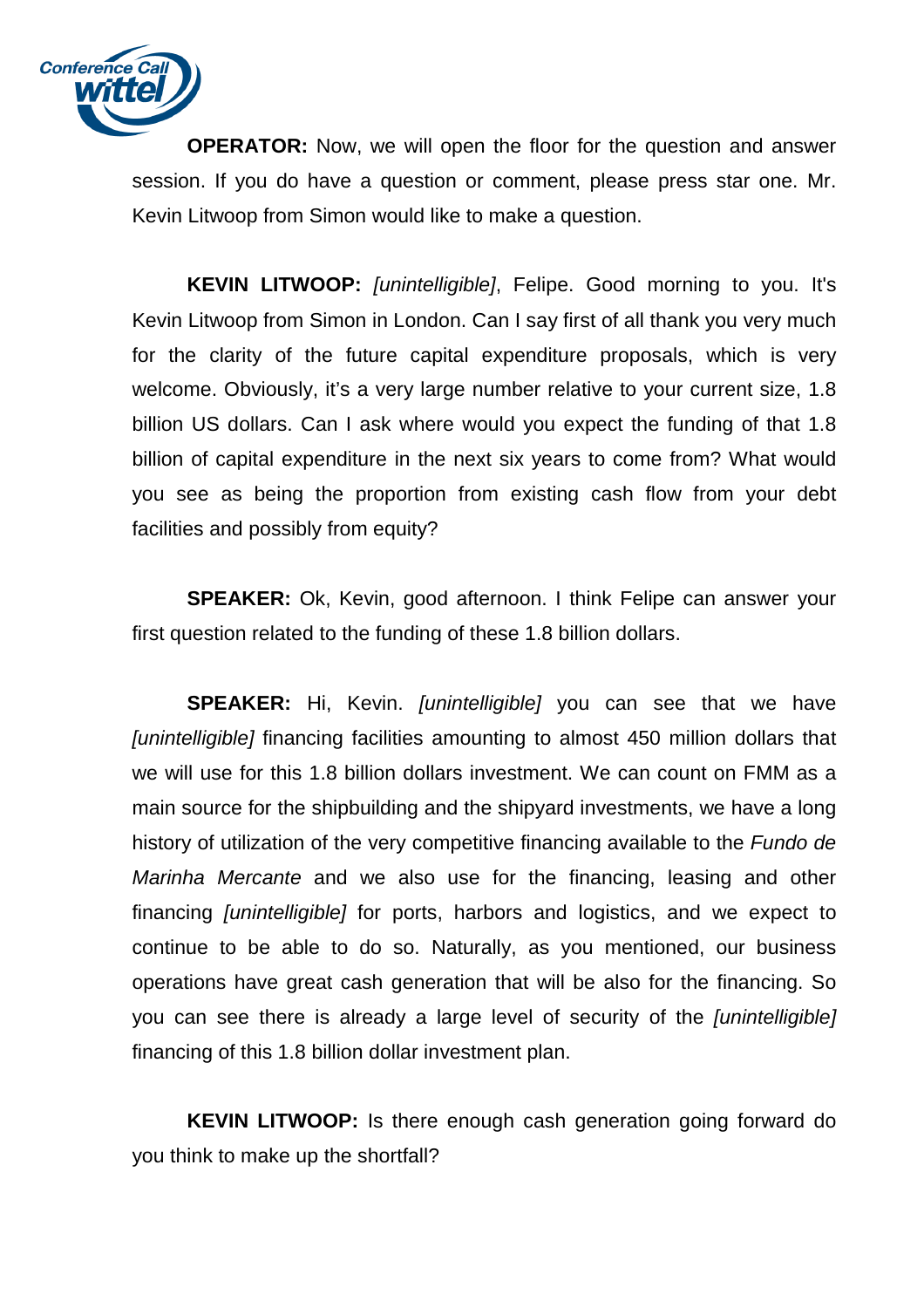

**SPEAKER:** We will use our cash generation as well, but if you consider that FMM that is up to 85% of the total investment for the shipbuilding and shipyard and it accounts for almost 80% of our new investments that we are expecting to have, it will not demand a lot of equity from outside.

**KEVIN LITWOOP:** Ok! Thank you very much, that's very kind.

**OPERATOR:** Remembering, if you do have a question or comment, please, press star one. Remembering, if you do have a question or comment, please, press star one. Mr. Kevin Litwoop from Simon would like to make a question.

**KEVIN LITWOOP:** Hi, sorry, it's Kevin Litwoop still from Simon. The stock provision right back, where exactly are you writing *[unintelligible]*, which is the division or is it going into the corporate's charge.

**SPEAKER:** Do you mean the 5.8 million Dollars related to the *phantom* stock options, Kevin?

**KEVIN LITWOOP:** Yes, indeed, yes.

**SPEAKER:** Ok, the breakdown of the 5.8, I definitely have something that already is believed but it was in one of the main business units with 2.6 in the corporate [unintelligible] and the remaining balance, 5.2, in the other business units, mainly...

**KEVIN LITWOOP:** Is that spread evenly over the other divisions?

**SPEAKER:** Yes, but mainly concentrated in ports, harbors and towage.